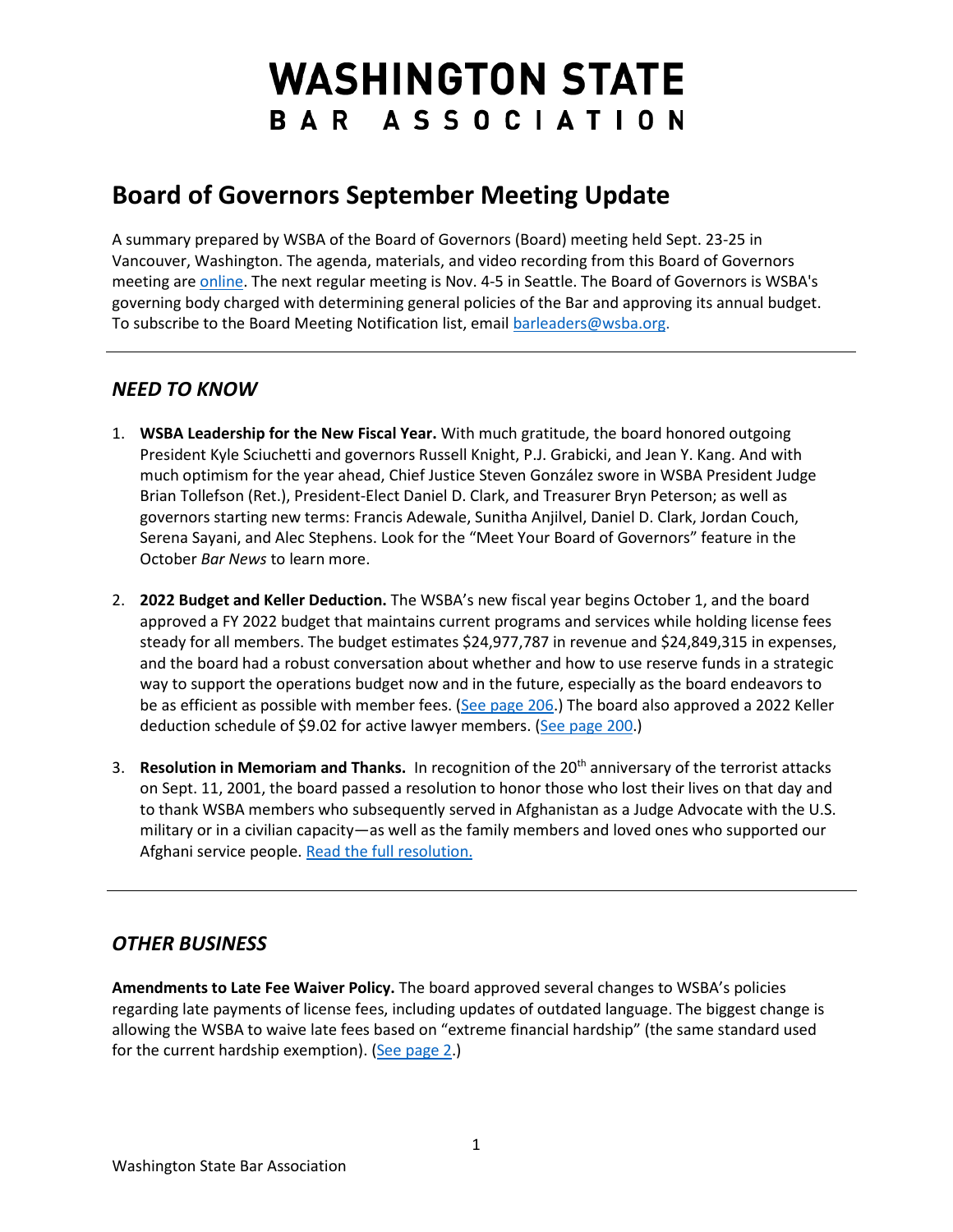**Proposed Changes to RPC 1.15 (Safeguarding Property).** The Legal Foundation of Washington, which distributes IOLTA funds to legal aid organizations, has recommended an amendment to Rule of Professional Conduct 1.15A to require that unidentified property in a lawyer's trust account be remitted to the Legal Foundation of Washington rather than transferred to the Department of Revenue as abandoned property under the Uniform Unclaimed Property Act. Based on a request from the board in October 2020 and almost a year of review, the Committee on Professional Ethics (CPE) recently submitted a memorandum with several options as to whether the WSBA should support such an amendment. The board directed the CPE to draft implementing amendments to RPC 1.15A for the board's review in November. [\(See page 124.](https://www.wsba.org/docs/default-source/about-wsba/governance/bog-meeting-materials-2000-2001/board-of-governors-meeting-materials-september-2021.pdf#page=124))

**Exploring How to Strengthen the Structure of the WSBA Diversity Committee.** Leaders of the Diversity Committee are considering whether to switch to a council model to better fit within current WSBA bylaws and board policies, especially as they pertain to promoting a diversity of voices and representation on the Diversity Committee. The board discussed how to proceed, given how the committee currently operates pursuant to the bylaws and policies adopted by the Board of Governors in the past. The committee will continue its exploration and return with a recommendation. [\(See page 68.](https://www.wsba.org/docs/default-source/about-wsba/governance/bog-meeting-materials-2000-2001/board-of-governors-meeting-materials-september-2021.pdf#page=68))

**Annual meeting with the Washington Supreme Court.** Members of the Court joined the board remotely to discuss topics of significance, including federal litigation affecting integrated bars, WSBA finances, the Court's Bar Licensure Task Force, and the climate and culture of the WSBA workforce.

#### **The Board also:**

- Approved several proposed amendments recommended by the Court Rules and Procedures Committee, which will now go to the Washington Supreme Court for review. The amendments include fixes to the Rules of Appellate Procedure to correct errors and update language based on updates to law and other court rules; fixes to the Rules for Appeal of Decisions of Courts of Limited Jurisdiction to correct errors and improve clarity/readability; and fixes to the Civil Rules for Courts of Limited Jurisdiction (RALJ) to address outdated and gendered language. (See page [7.](https://www.wsba.org/docs/default-source/about-wsba/governance/bog-meeting-materials-2000-2001/board-of-governors-meeting-materials-september-2021.pdf#page=7))
- Held its annual discussion with the deans of Washington's law schools (Dean Mario Barnes, University of Washington; Dean Annette Clark, Seattle University; and Dean Jacob Rooksby, Gonzaga). Great news: Law-school applications are up, and the incoming classes of 1Ls are among the most diverse ever. The board thanked Dean Clark for her service and partnership, as she has announced her retirement as dean at the end of the year. The group also talked about the future of the bar exam and how to promote rural opportunities among law students.
- Held a discussion with leaders of the Oregon State Bar, with topics ranging from facility ownership/rental, malpractice insurance coverage, and models for member participation.
- Held its annual meeting with the Washington State Bar Foundation and approved the 2021-22 Board of Trustees roster. The Washington State Bar Foundation is the fundraising arm of the state bar, [supporting WSBA programs that provide legal assistance to our state's most](https://www.youtube.com/watch?v=Z67OvwIApr8&feature=emb_imp_woyt)  [vulnerable populations.](https://www.youtube.com/watch?v=Z67OvwIApr8&feature=emb_imp_woyt) [\(See page 66.](https://www.wsba.org/docs/default-source/about-wsba/governance/bog-meeting-materials-2000-2001/board-of-governors-meeting-materials-september-2021.pdf#page=66))
- Had a first reading of proposed bylaw changes to the WSBA bylaws, proposed by the Senior Lawyers Section, to allow sections the option of allowing inactive/honorary WSBA members to join a section as a voting member and to serve as a voting member of a section executive committee. [\(See page 94.](https://www.wsba.org/docs/default-source/about-wsba/governance/bog-meeting-materials-2000-2001/board-of-governors-meeting-materials-september-2021.pdf#page=94))
- Approved the Low Bono Section's request to send a comment to the Court in support of proposed GR 40, creating informal domestic relations trials. [\(See page 64.](https://www.wsba.org/docs/default-source/about-wsba/governance/bog-meeting-materials-2000-2001/board-of-governors-meeting-materials-september-2021.pdf#page=64))